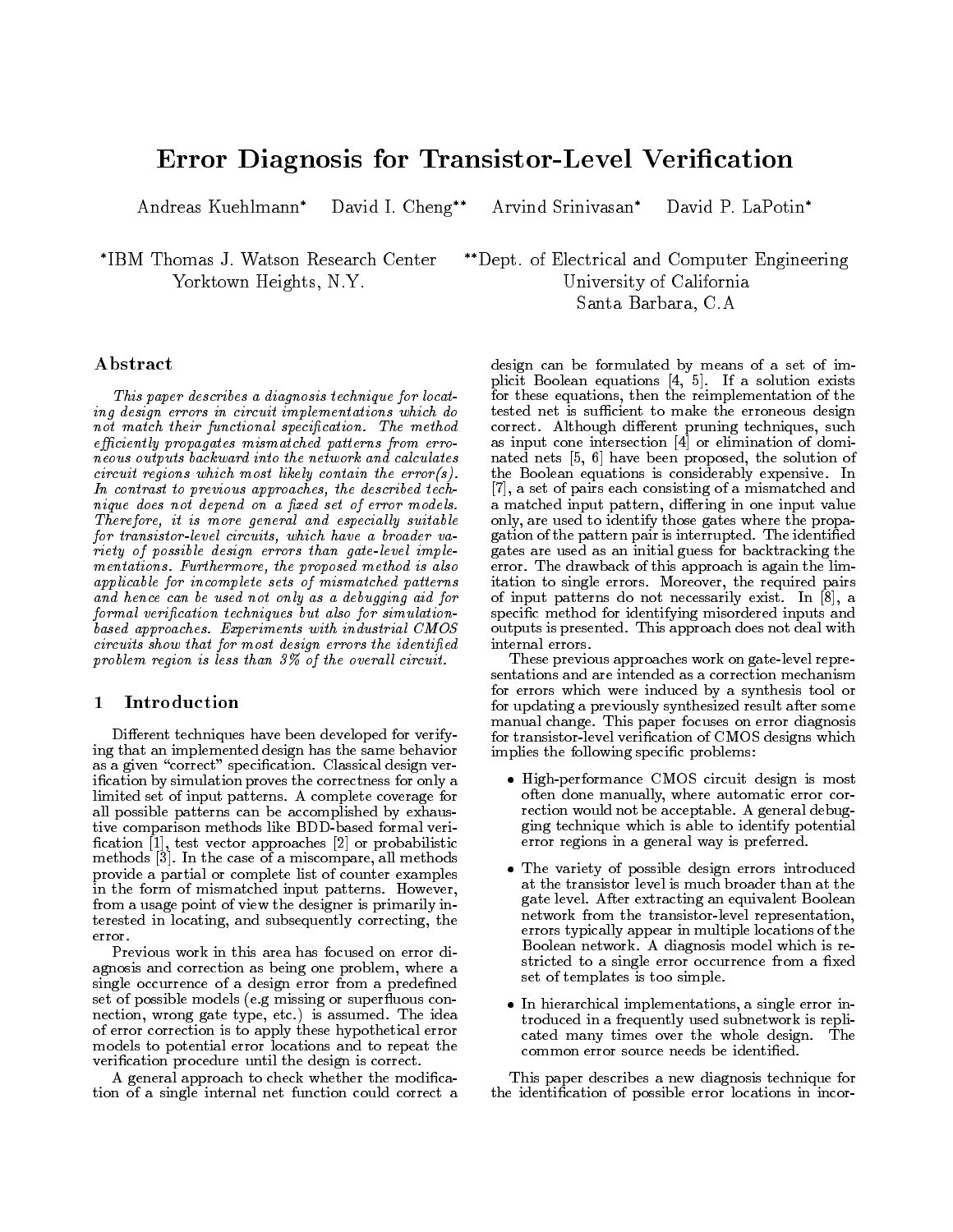rect transistor-level implementations of combinatorial circuits. The proposed Error Coverage Algorithm (EC algorithm) works on the equivalent Boolean structure of a CMOS circuit, where mismatched patterns are propagated from incorrect outputs backward into the network. These patterns are associated with internal nets which most likely cause the errors. The back propagation can be done implicitly for all patterns simultaneously (e.g. BDD-based) or explicitly for one pattern at a time (e.g. simulation-based).

We show that the resulting number of collected error patterns at internal nets is an excellent base for precisely identifying single design errors. We also show that, in case of multiple errors, this number can be used as a good metric for identifying problematic circuit regions where the designer should look first.

This paper is structured as follows: Section 2 presents a new gate-level diagnosis model which is applied to a Boolean network extracted from a transistorlevel circuit. Section 3 describes the EC-algorithm for the back propagation of error patterns through the net work. Section 4 summarizes the transistor-level verification extraction procedure and describes the application of the diagnosis technique to the extracted model. Sections 5 and 6 present results and conclusions, respectively.

### 2 Gate-Level Model

Let  $N(G, W)$  denote a gate-level implementation<br>of some combinatorial network with a set of primof some combinatorial network with a set of prima-  $\mathbb{R}^n$ itive gates G  $\sim$  it is the set of nets and a set of network and a set of network and a set of network and a set of network and a set of network and a set of network and a set of network and a set of network and a set of  $W$  interconnecting the function  $\mathbf{u}$  is stated. The function of the function  $\mathbf{u}$  $fPT \sim \overline{p}T$  of  $\overline{M}$  are the m primary input and  $\overline{P}$   $\overline{M'}$   $\overline{M'}$   $\overline{M'}$   $\overline{M'}$   $\overline{M'}$   $\overline{M'}$   $\overline{M'}$   $\overline{M'}$   $\overline{M'}$   $\overline{M'}$   $\overline{M'}$   $\overline{M'}$   $\overline{M'}$   $\overline{M'}$   $\overline{M'}$   $\overline{M'}$   $\overline{M'}$   $\overline{M'}$   $\overline{M'}$   $\overline{M'}$   $\overline{M'}$   $\overline{M'}$   $\overline{M'}$  nets of  $N$ . Without loss of generality, we assume that each net has a fanout of one. Signals driving several destinations are modeled by multi-output buffer gates. This enables us to distinguish between the destinations for the sake of error diagnosis. A set of Boolean variables  $\underline{\mathscr{L}} = (\mathscr{L}P_{11}, \dots, \mathscr{L}P_{1m})$  is assigned to the input nets from Injection and the structure of New York Based on the Structure of New York Based of New York Based o and the primitive functions of G, each net Wi 2 Wi 2 Wi 2 Wi computes some Boolean function  $f_{W_i}(\underline{x})$ .

A given functional specification of network  $N$  assigns to each output P Oi an a priori correct function  $F_{PO_i}(\underline{x})$ . Let us assume some verification tech-<br>nique is used to compare the specification with the nique is used to compare the specication with the  $\{ \vec{X_1}, \ldots, \vec{X_n} \}, \hspace{2mm} 1 \hspace{2mm} < \hspace{2mm} p \hspace{2mm} < \hspace{2mm} 2^m. \hspace{3mm} \text{The network} \hspace{2mm} N \hspace{2mm} \text{is} \hspace{2mm} N$ said to be correct with respect to X if and only if:  $\frac{1}{2}$   $\frac{1}{2}$   $\frac{1}{2}$   $\frac{1}{2}$   $\frac{1}{2}$   $\frac{1}{2}$   $\frac{1}{2}$   $\frac{1}{2}$   $\frac{1}{2}$   $\frac{1}{2}$   $\frac{1}{2}$   $\frac{1}{2}$   $\frac{1}{2}$   $\frac{1}{2}$   $\frac{1}{2}$   $\frac{1}{2}$   $\frac{1}{2}$   $\frac{1}{2}$   $\frac{1}{2}$   $\frac{1}{2}$   $\frac{1}{2}$   $\frac{1}{2}$  wise  $N$  is incorrect.

**Definition:** Given a network  $N$  which implements a set of functions  $f_{PO_1}(\underline{x}), \ldots, f_{PO_n}(\underline{x})$  and their func- $\mathbf{1}$  is specification for  $\mathbf{1}$   $\mathbf{0}$  (x),  $\mathbf{1}$   $\mathbf{1}$   $\mathbf{0}$   $\mathbf{1}$   $\mathbf{0}$   $\mathbf{1}$   $\mathbf{0}$   $\mathbf{1}$   $\mathbf{0}$   $\mathbf{1}$   $\mathbf{0}$   $\mathbf{1}$   $\mathbf{0}$   $\mathbf{1}$   $\mathbf{0}$   $\mathbf{1}$   $\mathbf{0}$   $\mathbf{1}$   $\mathbf{0$ counter examples (CEX) for the set of input patterns X is defined as:  $CEX = \{(PO_i, X_j) \mid f_{PO_i}(X_j) \neq$  $F_{PO_i}(X_j), X_j \in X, 1 \leq i \leq n$ .

Figure 1 gives an example of an erroneous network. Let us assume the design was wrongly implemented by adding an inverter at net  $g$  which results in incorrect



 $CEX = \{(y, 1 \ 0 \ 1), (y, 1 \ 1 \ 1), (z, 1 \ 0 \ 1), (z, 1 \ 1 \ 1)\}$ 

Figure 1: Gate-level example (inverter incorrectly added at net  $g$ ).

functions fy and fz at outputs <sup>y</sup> and z, respectively. The corresponding set of counter examples contains four elements  $(y, 101), (y, 111), (z, 101)$  and  $(z, 111)$ .

Clearly, it is always possible to correct all counter examples by modifying the function  $f_{W_i}$  of certain nets  $\mathbb{R}^n$  and the function of reinformation of the reinformation of the reinformation of the reinformation of the reinformation of the reinformation of the reinformation of the reinformation of the reinformation of the r the functions  $f_P \cup f_Q$  is  $f_P \cup f_Q$  on all output nets results in all output of all output  $f_P$ in a completely new design which could correct any problem in N.

W is called a *correction* of network  $\overline{N}$  if there exists a set of corrected functions  $\{\hat{f}_{W_{c1}}(\underline{x}), \ldots, \hat{f}_{W_{cp}}(\underline{x})\}$ such that the replacement of  $\{f_{W_{c1}}, \ldots, f_{W_{cp}}\}$  by  $\{f{W}_{c1}, \ldots, f{W}_{cp}\}$  results in a correct network  $N$  .

In general, there exist multiple corrections  $C$  for an erroneous network  $N$ . For example, either net  $g, h$ , or *i* could correct the circuit of figure 1. The various corrections usually differ in:  $(1)$  the area and delay performance of the resulting network  $N'$ , (2) the effort to reimplement the new net functions and (3) the applicability of specic error templates which can automatically be corrected (e.g.[5]).

In the following, we introduce the concepts of: (1) sensitivity of counter examples and (2) error cover age of internal nets of  $N$ . Based on these definitions we state an important theorem which can be used to identify corrections for the network N.

 $\mathcal{L}$  . A contract the counter example (P  $\mathcal{L}$  )  $\mathcal{L}$  )  $\mathcal{L}$  ,  $\mathcal{L}$  ,  $\mathcal{L}$  ,  $\mathcal{L}$  ,  $\mathcal{L}$  ,  $\mathcal{L}$  ,  $\mathcal{L}$  ,  $\mathcal{L}$  ,  $\mathcal{L}$  ,  $\mathcal{L}$  ,  $\mathcal{L}$  ,  $\mathcal{L}$  ,  $\mathcal{L}$  ,  $\mathcal{L}$  , called sensitive to net Wk if there exists a set of nets  $W_{\perp} \subset W - W_k$  and an assignment of constant values to all nets contained in  $W'$  such that:

- (1) The output value  $f_{PO_i}(X_i)$  is not affected by the constant assignment.
- (2) For the given assignment of constant values, the output value  $f_{PO_i}(X_j)$  becomes correct if the value  $f_{W_k}(X_j)$  is inverted.

where  $\omega = \frac{1}{2}$  ,  $\omega = \frac{1}{2}$  ,  $\omega = \frac{1}{2}$  , to denote the set of  $\omega = \frac{1}{2}$ which  $(PO_i, X_i)$  is sensitive.

Figure 2 illustrates the concept of sensitivity and error coverage for two counter examples  $(y, 101)$ ,  $(z, 111)$  of figure 1. The highlighted nets are those to which the counter examples are sensitive. For example, consider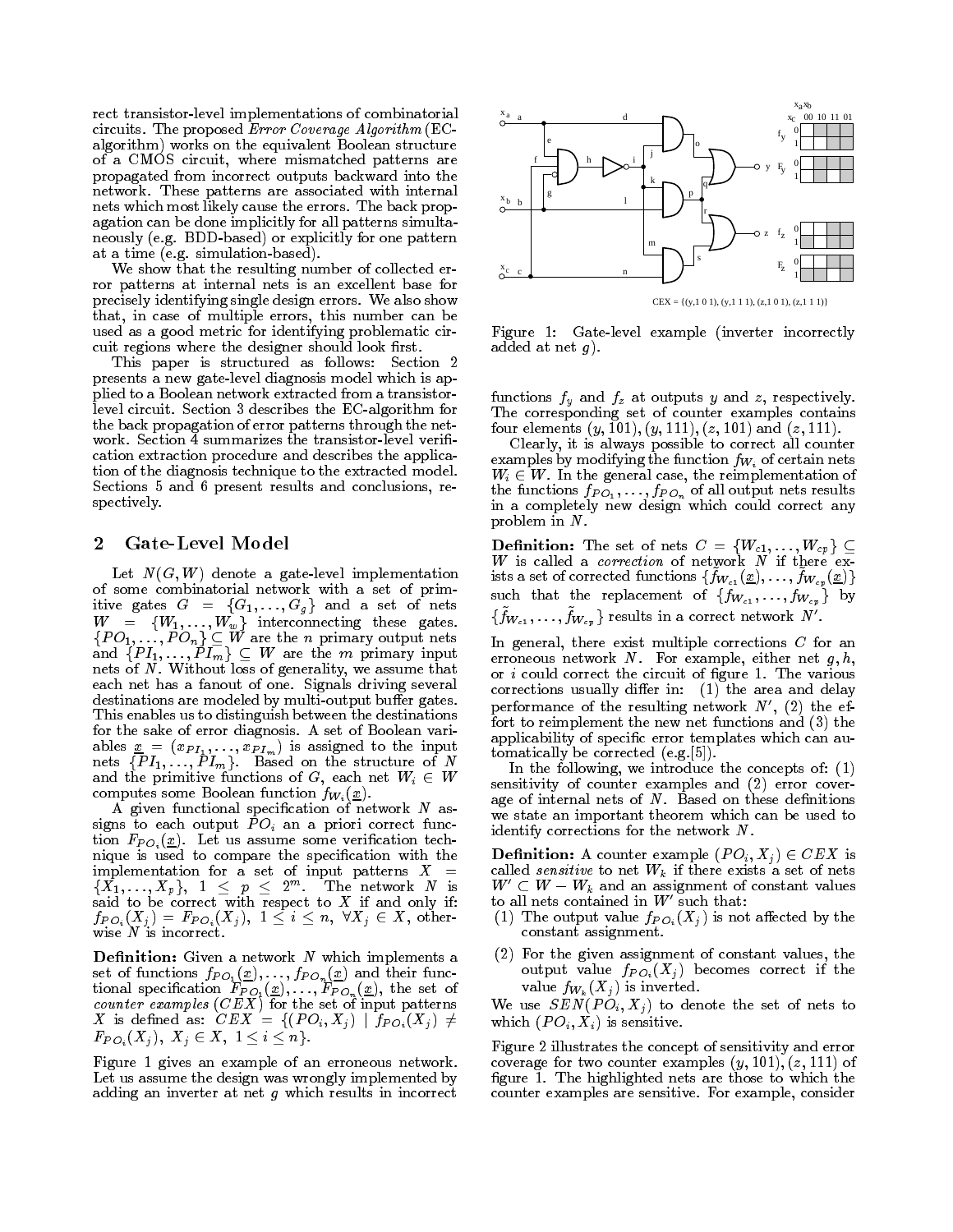$(y, 101)$  (figure 2a) with respect to net k. If a constant  $\cdots$  . Then output for the net line output for  $\frac{1}{2}$   $\frac{1}{0}$  (  $\cdots$  ) remains the main set unaffected (incorrect). The output can be corrected if the value of net  $k$  is inverted. Therefore, counter example  $(y, 101)$  is sensitive to net k. In contrast,  $(y, 101)$  is not sensitive to net  $d$ , because there is no assignment of constant values to other nets such that the correction of  $(y, 101)$  depends directly on the inversion of net d.

Definition: Given a set of counter examples  $CEX$ , the error coverage of a net Wk is dened as  $EC_{W_k} = \{ (PO_i, X_j) \mid (PO_i, X_j) \in CEX \text{ and } W_k \in$  $\sim$   $\sim$   $\sim$   $\sim$   $\sim$   $\sim$   $\sim$   $\sim$ 



Figure 2: Set of nets to which two counter examples of figure 1 are sensitive.

For the circuit in figure 1, all four counter examples are sensitive to net k. Therefore, ECk <sup>=</sup>  $\{(y, 101), (y, 111), (z, 101), (z, 111)\}.$  In contrast  $=$   $=$   $($   $($   $,$   $)$   $=$   $($   $,$   $)$   $=$   $($   $)$   $($   $,$   $)$   $=$   $($   $)$   $($   $)$   $($   $)$   $($   $)$   $($   $)$   $($   $)$   $($   $)$   $($   $)$   $($   $)$   $($   $)$   $($   $)$   $($   $)$   $($   $)$   $($   $)$   $($   $)$   $($   $)$   $($   $)$   $($   $)$   $($   $)$ 

The input cone for our put  $\mathbb{P}$  of  $\mathbb{P}$  is defined as the theory set of nets from which a path to P Oi exists. Obviously, the input cone of P Oi provides an upper bound on Sen(P oi;  $\mathcal{S} = \{x_i\}_{i=1}^N$  , the bound is the bound is typically in the sense of  $\mathcal{S} = \{x_i\}_{i=1}^N$ loose because, input cones are independent of input patterns. In contrast, the EC-approach derives a specic sensitivity cone for each counter example.

Based on the error coverage of internal nets we can state the following theorem (proof is provided in [9]):

 $T$  . If  $T$  is a correction of  $\mathbb{R}^n$  is a correction of  $\mathbb{R}^n$  is a correction of  $\mathbb{R}^n$  $N$  then:

$$
\bigcup_{W_k \in C} EC_{W_k} = CEX.
$$

 $\mathcal{L}$  is the corollar distribution and  $\mathcal{L}$  is the single such that the  $\mathcal{L}$ its reimplementation can correct the erroneous design N, then  $EC_{W_i} = CEX$ .

As an example of the EC-concept, figure 3a highlights the nets whose EC covers all counter examples. Note that the stated theorem and corollary provide only a necessary condition for the error identification. For example, the reimplementation of nets  $b, l, k$  or  $p$  alone can not make  $N$  correct. In other words, the coverage of all counter examples by some net Wi does not imply that the reimplementation of Wi alone can correct the circuit. However, our results (section 5) show that the size of  $EC$  is a strong measure for identifying problematic circuit regions, and in case of a single error this region often contains one, or only few nets.

Since the input cones of erroneous outputs give and the SEN(P Oi) is the section of  $\mathbb{R}^n$  and intersection on SEN(P  $\mathbb{R}^n$  ), their intersection of  $\mathbb{R}^n$ provides an upper bound on the set of nets which cover all counter examples (see figure 3b). Again this bound is very loose because, input cones are independent of input patterns. In contrast, the EC-approach intersects the specific sensitivity cone for each counter example. This technique is powerful because it is typical for design errors to cause a large number of mismatched input patterns and multiple incorrect outputs.



Figure 3: (a) Nets which cover all counter examples  $(EC_{W_i} = \tilde{C}EX)$ . (b) Intersection of the input cones of both outputs.

 $\mathcal{L}$  . If  $\mathcal{L}$  is a correction of  $\mathcal{L}$  is a correction of  $\mathcal{L}$ N, then there exists at least one net Wk <sup>2</sup> <sup>C</sup> such that:  $|EC_{W_k}| \geq \frac{|\sum E_{i,j}|}{p}$ .

In other words, if network  $N$  is assumed to have less than  $p$  errors, we can identify a set of nets which contains at least one of these errors. Although generally the size of the set of such nets increases for a growing number of errors, their identification provides a valuable debugging aid to handle multiple design errors.

### EC-Algorithm 3

The idea of the EC-algorithm is to compute the error coverage of individual nets by propagating the counter examples from erroneous outputs backward into the network. The logic gates of the network will act as propagation filters where, depending on the input and resulting output values at these gates, specific counter examples are further propagated or blocked.

Let WI be an input and WO be an output of some gate  $G_k$ . For a fixed primary input pattern  $X_i$ , let  $v_{W_I}$ and  $v_{W_O}$  denote the evaluated values at nets  $W_I$  and  $W_O$ , respectively.

Denition: Output WO is called gate-sensitive to input with the put of values of values (vWI) and values (vWI) and values (vWI) and values (vWI) and values (vWI)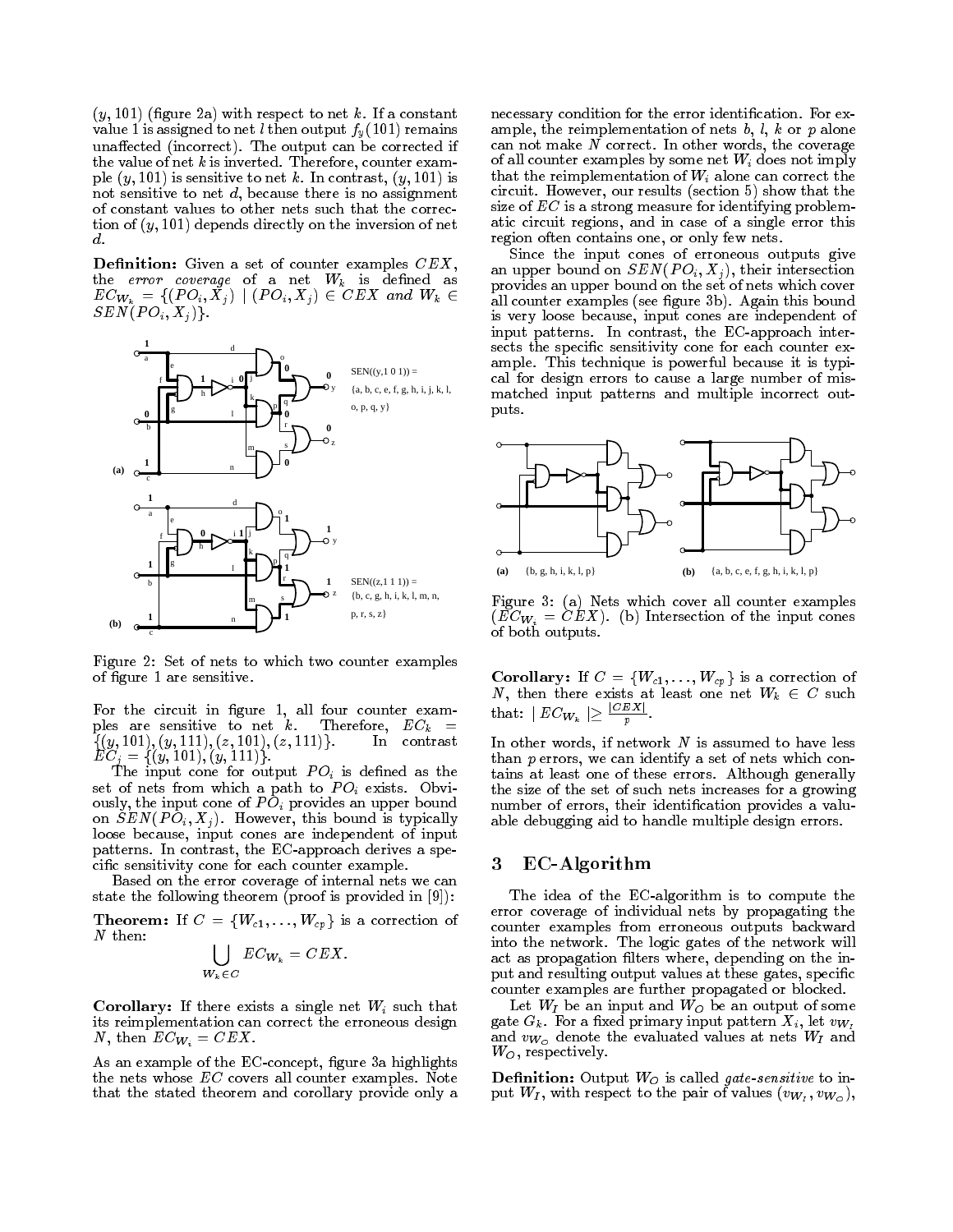if there exists an assignment of constant values to all other inputs of Gk such that:

- (1) The output value  $v_{W_O}$  is not affected by the constant assignment.
- (2) For the given constant assignment the output was in the value value value value value value value value value value value value value value value value val

 $W$  is the set of value the set of value to denote the set of values of values of values of values of values of values of values of values of values of values of values of values of values of values of values of values of pairs for which output WO is sensitive to input WI .

| Gate G               | PROP(G, Wi, Wo)                       | $ec_{Wi} = f(f_{Wi}, f_{Wo}, ec_{Wo})$  |
|----------------------|---------------------------------------|-----------------------------------------|
| Wi<br>Wo<br>$\vdots$ | $\{(0\ 0), (0\ 1), (1\ 1)\}\$         | $ec_{Wi} = (f_{Wi} + f_{Wo})$ $ec_{Wo}$ |
| Wi<br>Wo             | $\{(0\ 0), (1\ 0), (1\ 1)\}\$         | $ec_{Wi} = (f_{Wi} + f_{Wo})$ $ec_{Wo}$ |
| Wi<br>· Wo           | $\{(0\ 0), (0\ 1), (1\ 0), (1\ 1)\}\$ | $ec_{Wi} = ec_{Wo}$                     |
| Wо<br>Wi             | $\{(0\ 0), (0\ 1), (1\ 0), (1\ 1)\}\$ | $ec_{\text{Wi}} = ec_{\text{Wo}}$       |

Figure 4: Gate-sensitivity for AND, OR, INVERTER, and multi-output buffers

Figure 4 gives the gate-sensitivity for some primitive gate functions. For example, consider the gatesensitivity of an AND gate for the value pair  $(1, 0)$ . In this case it is assumed that some primary input pattern Xj causes a 1 at the input and (because some other is 0) and 1) a 0,000 and 1,000 and 1,000 and 1,000 and 1,000 and 1,000 and 1,000 and 1,000 and 1,000 and sensitive to WI , because inverting the value at WI can never cause a change of the value at WO for any constant value assignment to the other inputs of the AND gate. Therefore, (1; 0) 62 P ROP (112 P  $\rightarrow$  1)  $\cdot$  Wi ; P ROP (12) idea is that if the output value 0 of an AND gate is incorrect, then all inputs which are 1 can not be held responsible for the error. The EC-algorithm  $\mathbb{R}$  . The results of  $\mathbb{R}$  , we define the decided to decide the second to decide the second to decide the second to decide the second to decide the second to decide the second to decide the second to decide the s whether for the corresponding input pattern a counter example is to be back propagated through  $G_k$ . The following pseudo code details the EC-algorithm:

```
Algorithm EC (N, F)\mathcal{L} , network : Africation : F (x) \mathcal{L} is the specific interest in F (x) \mathcal{L}run all outputs \Gamma \mathcal{O}_i of N DO
   EC_{PO_i} = \{ (PO_i, X_j) \mid f_{PO_i}(X_j) \neq F_{PO_i}(X_j), X_j \in X \};END FOR;run all outputs \Gamma \mathcal{O}_i of N DO ^*rush Backward (\Gamma \cup_i);
END FOR;END;Algorithm Push_Backward (W_i) /* net : W_i */
IF net Wi not marked as backward done DO
   Pull Backward (Wi);
   FOR all inputs W_j of gate G_k driving net W_i DO
     Push Dackward (W), ;
  END FOR;
```

```
mark net W_i as backward done;
```

```
END IF;END;
```

```
Algorithm Pull_Backward (W_i) /* net : W_i */
IF net Wi not marked as forward done DO
  FOR all outputs W<sub>j</sub> of gate G_k driven by net W<sub>i</sub> DO
     Pull Dackward (W), ;
  END FOR;FOR all inputs W_j of gate G_k driving net W_i DO
    EC_{W_j} = EC_{W_j} \bigcup \{(PO_u, X_v) \mid (PO_u, X_v) \in EC_{W_i}\big){gcd(W_i, X_v), f_{W_j}(X_v)) \in PROP(G_k, W_j, W_i)}END FOR;mark net W_i as forward done;
END IF;END;
```
The implementation of the EC-algorithm can be done implicitly for all input patterns or explicitly for one pattern at a time. The explicit approach comple ments a simulation based verification method by an additional step of backward-simulating mismatched input patterns. The implicit approach can be done by a BDD-based implementation of the set operations for simultaneously back propagating all mismatched input patterns. The corresponding Boolean expressions  $\Box$  the  $\Box$  the  $\Box$   $\Box$   $\Box$   $\Box$  are given in  $\Box$ the third column of figure 4. For implementation purposes, to distinguish between mismatched patterns of different counter examples, additional output specific BDD-variables must be inserted.

**Theorem:** If  $F(x)$  is the functional specification of some incorrect design  $N$ , then the EC-algorithm computes the error coverage  $EC_{W_i}$  for the internal nets of N (see[9] for detailed proof).

#### 4 Transistor-Level Error Diagnosis 4

Algorithms for formally verifying the correctness of a CMOS implementation versus its gate-level specication are usually based on a switch-level interpretation of the transistor circuit [10, 11, 12]. Such approaches check the static equivalence of the function without considering the timing or delay dependent behavior of the circuit. A common approach is to first extract a functionally equivalent Boolean network from the transistor-level design, and then prove the correctness of the Boolean network against the gate-level speci cation.

In the following, we informally summarize the following, we informally summarize the following, we informally summarize the summarize the summarized summarized summarized summarized summarized summarized summarized summari extraction procedure of the Boolean network from transistor-level designs and demonstrate the application of the described diagnosis technique. To simplify the discussion, and to focus on the main idea of transistor-level error diagnosis, we exclude both ratiologic (i.e. MOS circuits where the function depends on the strength ratio of certain transistors) and combinatorial loops from consideration. In contrast to the gate-level model presented in section 2, we relax the definition of a net to include connections with multiple fanouts.

The extraction of the equivalent Boolean network from a CMOS design is based on functional nets in the transistor circuit. These nets include all primary inputs, primary outputs and the nets which control gates of MOS transistors. The extraction procedure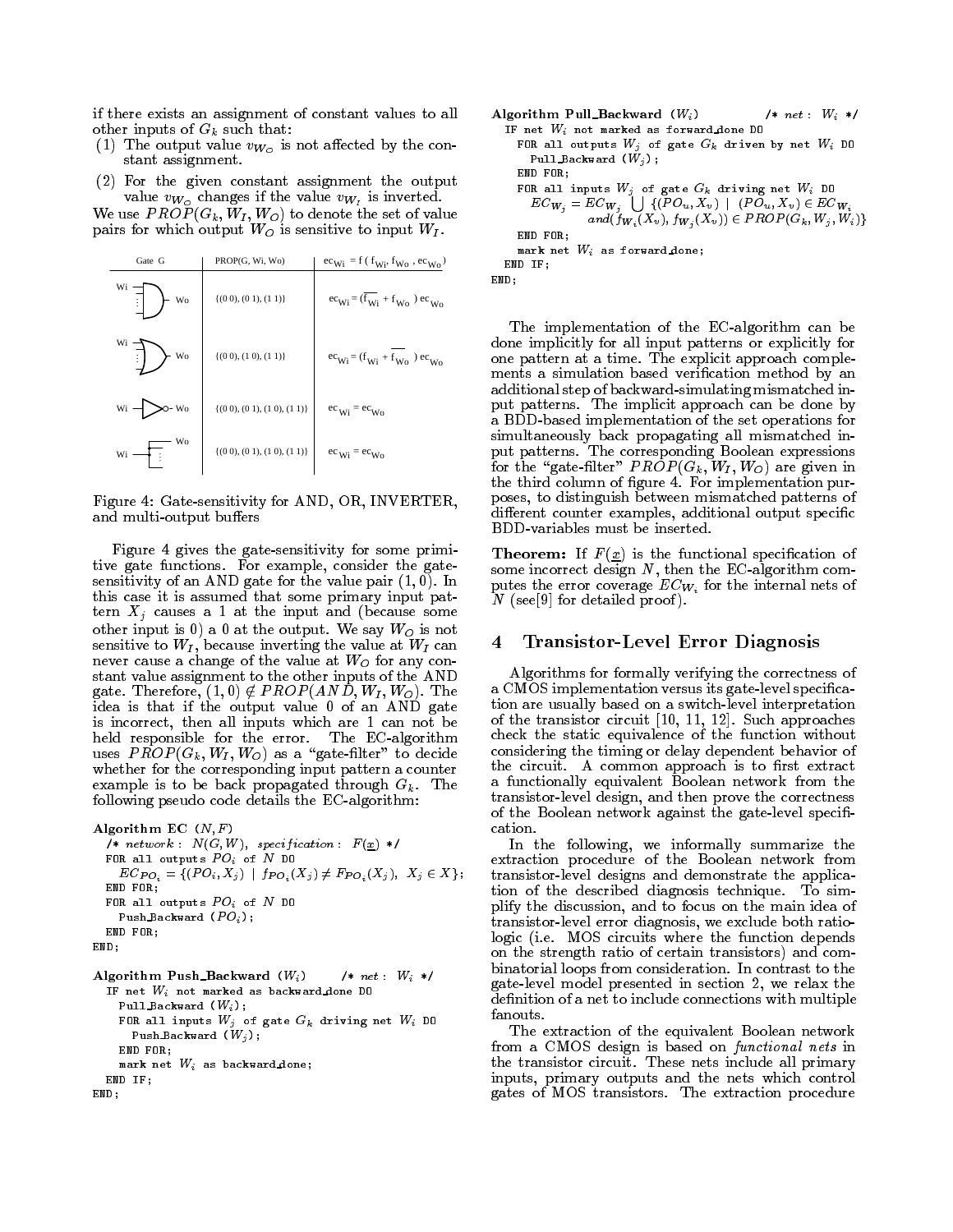assigns two Boolean functions  $f^1$  and  $f^0$  to each functional net.  $f^1$  and  $f^0$  define the cases for which the net is logically 1 and 0, respectively. Consider the error of the error of the error of the error of the error neous CMOS circuit of figure 5 for which figure 6 gives the corresponding Boolean network. Nets  $a, b, c, s$ , and y establish the set of functional nets because they are either circuit terminals or drive some transistor gate. are marked as  $a^0$ ,  $a^1$ ,  $b^0$ ,  $b^1$ ,  $c^0$ ,  $c^1$ ,  $y^0$ , and  $y^1$ . In contrast, d and e (d) are not functional nets and functional nets and  $\alpha$ therefore they have no counter part in the Boolean network.



Figure 5: Erroneous multiplexer implementation (incorrect transistor type for  $t_8$ ).



Figure 6: Equivalent Boolean network for circuit of figure 5 (highlighted nets cover all counter examples).

For each primary input, both polarities of the corresponding input variable are assigned to  $f<sup>1</sup>$  and  $f<sup>0</sup>$ (e.g.  $a^{\scriptscriptstyle -}=a;\ a^{\scriptscriptstyle -}=a$ ). For primary outputs and inter- $\max$  in the  $\max$  of  $\sum$  and  $\sum$  describe the set of input patterns for which the net is driven by  $VDD$  and GROUND, respectively. In other words,  $f^-(\Lambda_i) = 1$ means that there is a path of interconnected transistors from that net to  $VDD$  such that all transistors are conducting if pattern is a pattern Xi is a pattern in the circuit inputs. It is a circuit in put set of the circuit in In a similar manner  $f^{\dagger}(\bm{\Lambda}_{i}) = 1$  denotes some path to  $GROUND$ . The equivalent of a path in the transistor circuit is an AND gate in the Boolean network. The AND inputs are driven by the gate functions  $f^{\dagger}$  (for NMOS) or  $\bar{I}^-$  (for PMOS) of the corresponding path transistors. The AND outputs of all paths driving a net to V DD or GROUND are collected by OR-gates to generate  $f$  or  $f$  , respectively.

The circuit of figure 5 contains ten paths, eight driving net  $y$  and two driving net  $c$ . For example, path  $P_1$  drives y by VDD if transistors  $t_1$  and  $t_7$  are conducting. As shown in figure 6, the AND of path  $P_1$ is fed by  $a$  for  $t_1$  and  $c$  for  $t_7$ , which are PMOS and NMOS transistors, respectively. Consider that the given multiplexer example (figure 5) is incorrectly implemented where  $t_8$  is an NMOS transistor, instead of a PMOS. This error causes the two paths  $P_3 = \{t_8, t_1\}$ and P4 <sup>=</sup> ft8; t2g to be activated by the wrong polarity of input s. In the Boolean representation, this error is reflected by connecting the input of both paths AND's,  $P_3$  and  $P_4$ , to  $s^1$  instead of  $s^0$ . Note that for this particular example, a single error in the transistor circuit causes two errors in the corresponding Boolean network.

The verification step proves the correct implementation of the circuit outputs against a given specification. *I* and *I* or against both polarities  $F^1$  and  $F^0$  of their specified function, respectively. For the multiplexer output y, figure 6 shows the implemented functions  $f_{\nu}$ <sup>1</sup> and  $f_{\nu}$ <sup>0</sup> and their specification  $F_y$ <sup>1</sup> and  $F_y$ <sup>0</sup>. The mismatched input patterns are (011) and (101), respectively.

In addition to the comparison of the circuit outputs, a set of consistency checks can be formulated for each functional net. For example, if the designer is using a circuit technique which excludes the application of ratio-logic, the intersection of  $f^1$  and  $f^0$  detects collisions where the net is driven simultaneously by  $VDD$ and GROUND. Similarly, the union of both functions could identify conditions for which a net is floating, i.e. not driven by VDD or GROUND. These checks can directly be mapped into some Boolean structure providing additional test points. For the example in figure 6, output z computes the intersection of  $f_{y^1}$ and  $f_{\nu}$ <sup>o</sup>, finding collisions for input patterns (011) and (101). Typical design errors often cause violations of these consistency checks at many internal nets. This results in a large amount of additional counter examples which signicantly improves the discrimination capability of the presented diagnosis technique.

The presented EC-algorithm was applied to the Boolean network for the four counter examples  $CEM = \{(\bar{y}^2, 011), (\bar{z}, 101), (\bar{z}, 011), (\bar{y}^2, 101)\}\$ . As a result only two nets cover all counter examples. These nets and their counter parts in the original transistor circuit are highlighted in figure 6 and figure 5, respectively. Note that the extraction and diagnosis algo-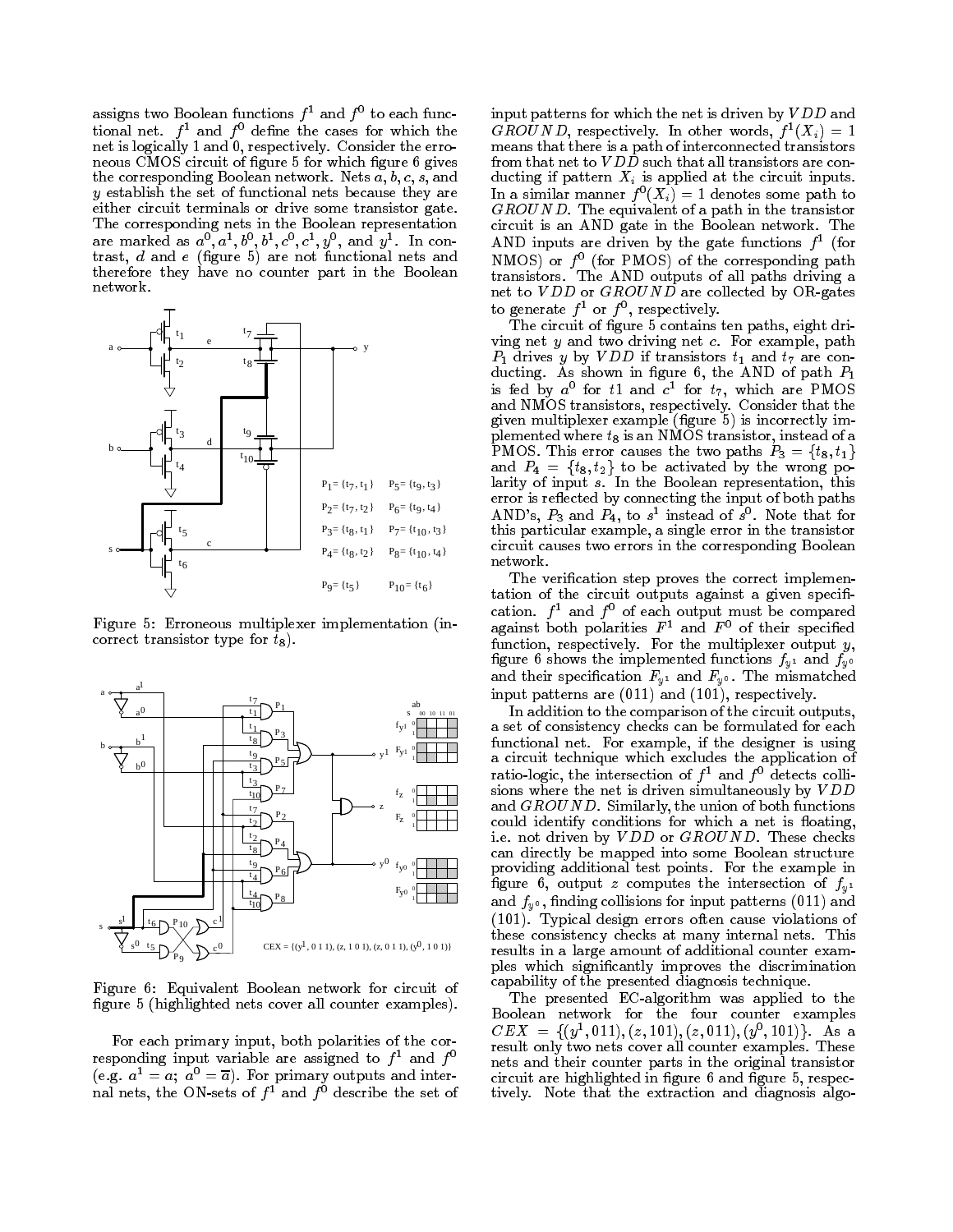| design<br>cone intersection |                    |                   | EC algorithm   |      |      |                                  |          |
|-----------------------------|--------------------|-------------------|----------------|------|------|----------------------------------|----------|
|                             | transistors /<br># | # inputs $\prime$ | $#$ suspicious | #    |      | suspicious rel. area add. memory | add. CPU |
|                             | $#$ nets           | $\#$ outputs      | nets           | nets | %    | kByte                            | sec.     |
| e1                          | 900 / 454          | 194<br>64         | 47             | 5.   | 1.1  | 131                              | 3.62     |
| e2                          | 74 / 81            | 33<br>10          | 4              |      | 3.7  |                                  | 0.1      |
| e3                          | 346 / 259          | 68<br>68          |                |      | 1.2  |                                  | 0.2      |
| e4                          | 718 / 505          | 80<br>65          | 30             | 15   | 3.0  |                                  | 0.3      |
| e <sub>5</sub>              | 134 / 77           | 8                 | 20             |      | 9.1  |                                  | 0.2      |
| e6                          | 11254 / 3510       | 487<br>383/       | 120            |      | 0.1  |                                  | 4.8      |
| e7                          | 915 / 486          | 163/3             | 9              |      | 0.6  |                                  | 1.9      |
| e8                          | 10948 / 3354       | 383 / 332         | 90             |      | 0.03 |                                  | 5.23     |
| e <sub>9</sub>              | 5296 / 2031        | 312 / 26          | 685            |      | 0.15 | 33145                            | 690.0    |
| e10                         | 2636 / 1430        | 175<br>61         | 56             |      | 0.3  |                                  | 1.1      |
| e11                         | 1016 / 676         | 64<br>18          | 54             | 10   | 1.5  | 2097                             | 50.0     |
| e12                         | 12851<br>4628      | 66<br>258         | 638            | 19   | 0.4  | 43147                            | 1567.0   |

Table 1: Diagnosis results for single errors.

rithms work directly on the transistor circuit by interpreting it according to the equivalent Boolean network. Therefore, the inputs  $t_8$  for the paths AND gates  $P_3$ and  $P_4$  are not distinguished and treated as one net. This enables the diagnosis algorithm to exactly identify the erroneous gate-connection of  $t_{8}$  and net  $s^{-}$ .

### 5 Results

The EC-algorithm is part of a BDD-based verication system, VERITY, which is being used for CMOS processor designs within IBM. To evaluate the diagnosis capabilities of the presented approach, random errors were introduced into a set of industrial CMOS circuits of varying complexity. First, the verication step generates the complete set of counter examples. Next, the EC-algorithm is applied to back propagate these counter examples into the network. Based on the size of the resulting error coverage at internal nets, and depending on the number of assumed error locations, circuit regions are identied which contain at least one error.

The first experiment evaluates the discrimination capabilities for single errors. For each circuit example, a single randomly chosen net was manipulated by either connecting it to a different source or setting it to a constant value. Table 1 summarizes the results. We define a suspicious net as one which is possibly causing an error. The column titled "cone intersection" reports the size of the input cone intersection of all erroneous outputs (including test points). For single errors the intersection provides the set of nets which must contain the error. In some cases (e.g. e2 or e3) this method gives a tight bound, producing only few nets. However, it is more typical for the cone intersection to result in a considerably large fraction of the whole circuit (e.g. e9 or e12).

The right portion of the table summarizes the performance for the EC-algorithm. As shown, the num ber of resulting nets in the suspicious circuit region is signicantly smaller than the input cone intersection. The average size of the error region comprises 1.8% of the whole circuit; for most examples it is below 3%. Note that larger circuit examples produce a relatively smaller number of suspicious nets.

The reported numbers for memory usage and CPU time (IBM RS6000, Model 340) consider only the resources for the diagnosis algorithm. A memory usage of 0 indicates that no additional BDD-nodes were allocated by the EC-algorithm, and hence a maximum reusage of existing BDD-nodes from the verification part. Other examples (e.g. e9 and e12) demand a signicantly large amount of new BDD-nodes as well as CPU time for the BDD-operations. This increase is caused by the ordering of the BDD-variables. In the implementation, the ordering is optimized for the extraction of the output functions only and does not consider the operations for back propagating error patterns. We expect that in future implementations techniques for dynamically changing the variable ordering [13] will reduce this problem.



Figure 7: Histogram for the error coverage of example e6 (table 1).

The second experiment illustrates the distribution of the error coverage for varying numbers of errors. The EC-algorithm was applied to example e6 containing one, two, four, and eight randomly introduced errors. Figure 7 shows the histogram for the error cov